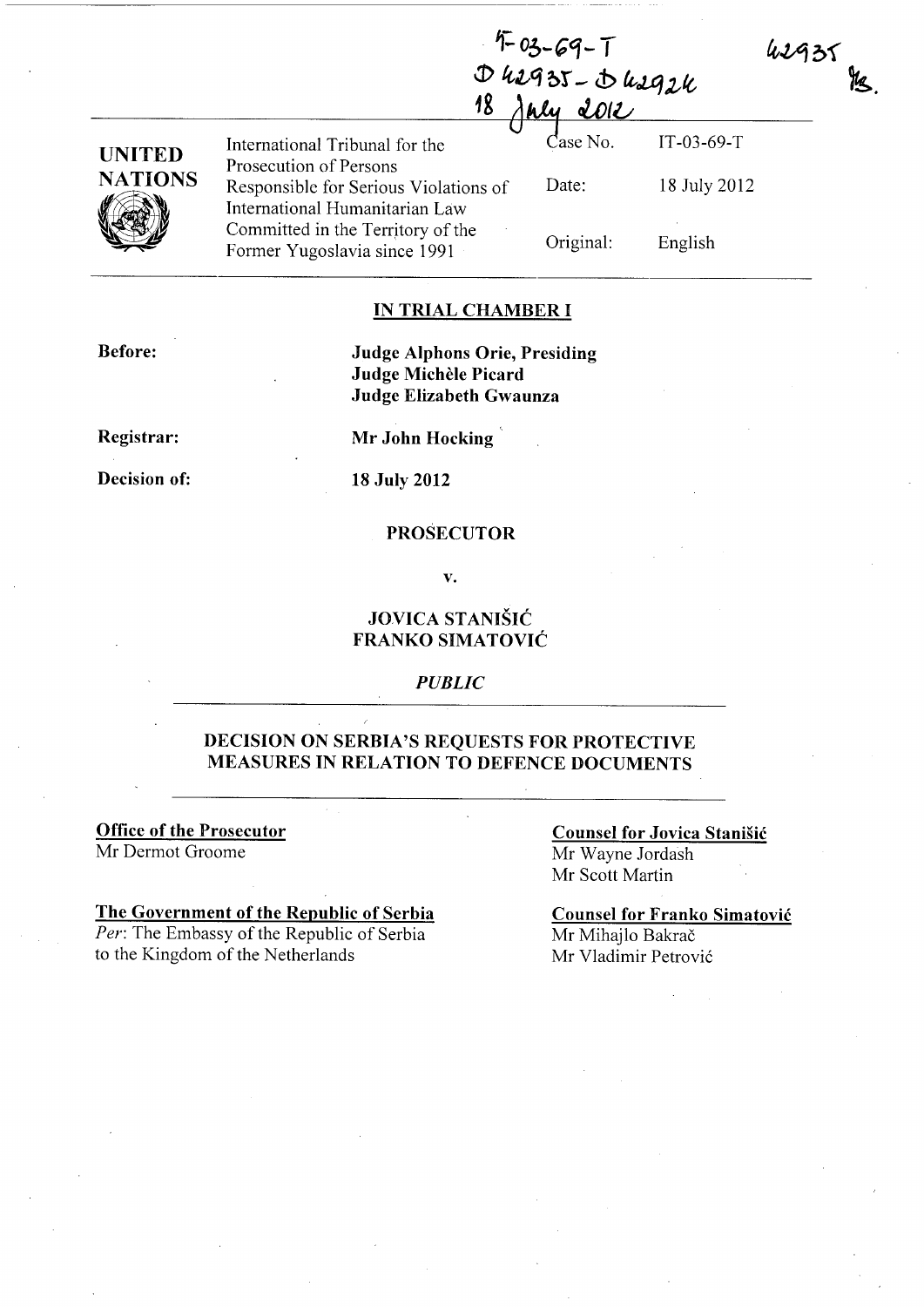# hegok

# **I. PROCEDURAL HISTORY**

#### (i) Stanišić Defence Documents

1. On 26 November 2010, the Republic of Serbia ("Serbia") filed a request ("26 November 2010 Request") for protective measures in relation to a set of documents provided to the Stanišić Defence which were listed in an annex ("26 November 2010 Documents").<sup>1</sup> Serbia requested that these documents be used exclusively in redacted form, even if used in closed session.<sup>2</sup> On 10 December 2010, the Prosecution responded to the 26 November 2010 Request.<sup>3</sup>

2. On 8 April 2011, Serbia filed a request ("8 April 2011 Request") for protective measures in relation to a second set of documents provided to the Stanišić Defence ("8 April 2011 Documents").<sup>4</sup> Serbia requested that some of the documents provided be used only in closed session or, alternatively, that all of the documents at least remain confidential and be used only in redacted form.<sup>5</sup> Redacted versions of the relevant documents were annexed to the request, which provided reasoned proposals for redactions in relation to each of the documents.<sup>6</sup> On 21 April 2011, the Prosecution responded to the 8 April 2011 Request.<sup>7</sup>

3. On 7 September 2011, the Chamber invited Serbia to file reasoned submissions identifying the portions of the 26 November 2010 Documents that should, in its view, be confidential ("7 September 2011 Invitation").<sup>8</sup> On the same day, the Stanistic Defence reported on the status of the 26 November 2010 Documents and the 8 April 2011 Documents (together: "Stanišić Defence Documents").<sup>9</sup> The Chamber refers to its 7 September 2011 Invitation for the procedural history and submissions regarding the provision of non-redacted original versions of these documents.<sup>10</sup>

4. On 28 September 2011, Serbia submitted reasoned proposals for redactions in relation to the 26 November 2010 Documents and provided in annexes the non-redacted original versions of all

 $\mathbf{1}$ The Republic of Serbia's Request for Protective Measures for the Documents Provided to the Team of Defence from the State Security Agency, 26 November 2010 (Confidential).  $\overline{2}$ 

<sup>26</sup> November 2010 Request, para. 10.

 $\mathbf{3}$ Prosecution Response to the Republic of Serbia's Request for Protective Measures for Documents Provided to the Defence, 10 December 2010 (Confidential).

<sup>&</sup>lt;sup>4</sup> The Republic of Serbia's Request for Protective Measures following the Team's Request from 31 January 2011, 8 April 2011 (Confidential).

 $\overline{\mathbf{S}}$ 8 April 2011 Request, paras 2, 5-6, 11, 13,16.

 $\overline{6}$ 8 April 2011 Request, Annex A, Annex B.

Prosecution Response to Serbia's Request for Protective Measures, 21 April 2011 (Confidential).

 $\overline{\mathbf{8}}$ Invitation to the Republic of Serbia to File Further Submissions in relation to its Requests for Protective Measures for Documents Provided to the Stanisic Defence, 7 September 2011 (Confidential), para. 11.

<sup>&</sup>lt;sup>9</sup> Stanisic Defence Submissions in Response to Serbia's Request for Protective Measures of 26 November 2010 and 8 April 2011, 7 September 2011 (Confidential).

 $10$  7 September 2011 Invitation, paras 1-6.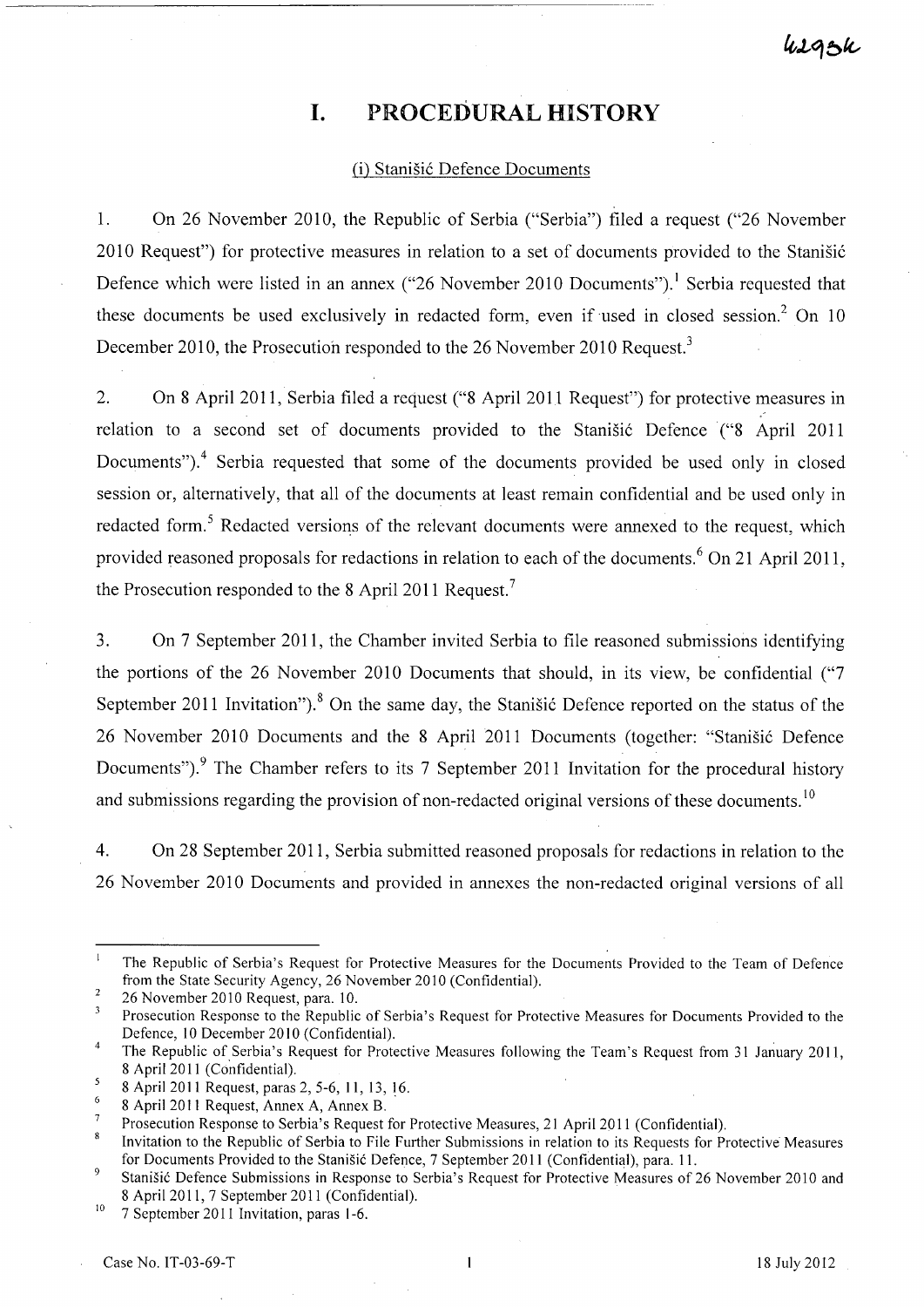Stanišić Defence Documents ("Submission of 28 September 2011").<sup>11</sup> On 4 October 2011, the Prosecution requested an extension of time to respond.<sup>12</sup> On 6 October 2011, the Chamber notified the parties through· an informal communication that the two-week response time would start running from the date of distribution of the annexes to the Submission of 28 September 2011. On 25 November 2011, the Prosecution responded, deferring to the Chamber's discretion in determining the redactions to the Stanisic Defence Documents.<sup>13</sup>

### (ii) Simatović Defence Documents

5. On 12 and 15 December 2011, Serbia filed requests for protective measures in relation to documents provided to the Simatović Defence ("Simatović Defence Documents").<sup>14</sup> Serbia requested that the documents remain confidential and be used only in redacted form.<sup>15</sup> Serbia further requested that exhibit P992 remain under seal until it has had an opportunity to make further submissions.<sup>16</sup> Through informal communications, on 21 December 2011, the Prosecution requested to respond two weeks after the distribution of the annexes to Serbia's submissions, which the Chamber granted the following day. On 10 January 2012, the Chamber placed P992 provisionally under seal.<sup>17</sup> On 1 March 2012, the Prosecution requested to respond two weeks after the provision of non-redacted original versions of the documents by the Simatović Defence, which the Chamber granted on 5 March 2012. On 27 March 2012, the Simatović Defence notified the parties and the Chamber that it had provided the non-redacted original versions.

6. On 5 April 2012, the Prosecution responded.<sup>18</sup> The Prosecution noted that several irregularities in the redactions proposed by Serbia and the versions of the documents made available by the Simatović Defence presented challenges in evaluating the request.<sup>19</sup> The Prosecution opposed a number of Serbia's proposed redactions and deferred to the Chamber's discretion in

<sup>&</sup>lt;sup>11</sup> The Republic of Serbia's Reply to the Trial Chamber's Invitation to the Republic of Serbia to File Further Submission in relation to Its Requests for Protective Measures for Documents Provided to the Stanišić Defence, 28 September 2011 (Confidential).

<sup>&</sup>lt;sup>12</sup> Prosecution Request for Extension of Time to Respond to "Serbia's Further Submission in relation to Its Request for Protective Measures for Documents Provided to the Stanišić Defence, Pursuant to Chamber's Invitation of 7 September 2011", 4 October 2011 (Confidential).

<sup>&</sup>lt;sup>13</sup> Prosecution Response to the Republic of Serbia's Motions for Protective Measures in relation to Documents Provided to the Stanišić Defence, 25 November 2011 (Confidential) ("25 November 2011 Response").

<sup>&</sup>lt;sup>14</sup> The Republic of Serbia's Request for Protective Measures for Documents Provided to the Defence Team of the Accused Franko Simatovi6, 12 December 2011 (Confidential) ("12 December 2011 Request"); Further Submission of the Republic of Serbia for Protective Measures for 55 Documents Provided to the Defence Team of the Accused Franko Simatović, 15 December 2011 ("15 December 2011 Request") (Confidential).

 $^{15}$  Ibid.

 $^{16}$  15 December 2011 Request, para. 8.

 $17 \tT. 15858.$ 

<sup>18</sup> Prosecution Response to the Republic of Serbia's Request for Protective Measures for Fifty Five Documents Provided to the Simatović Defence, 5 April 2012 (Confidential) ("Response of 5 April 2012").

<sup>&</sup>lt;sup>19</sup> Response of 5 April 2012, para. 3.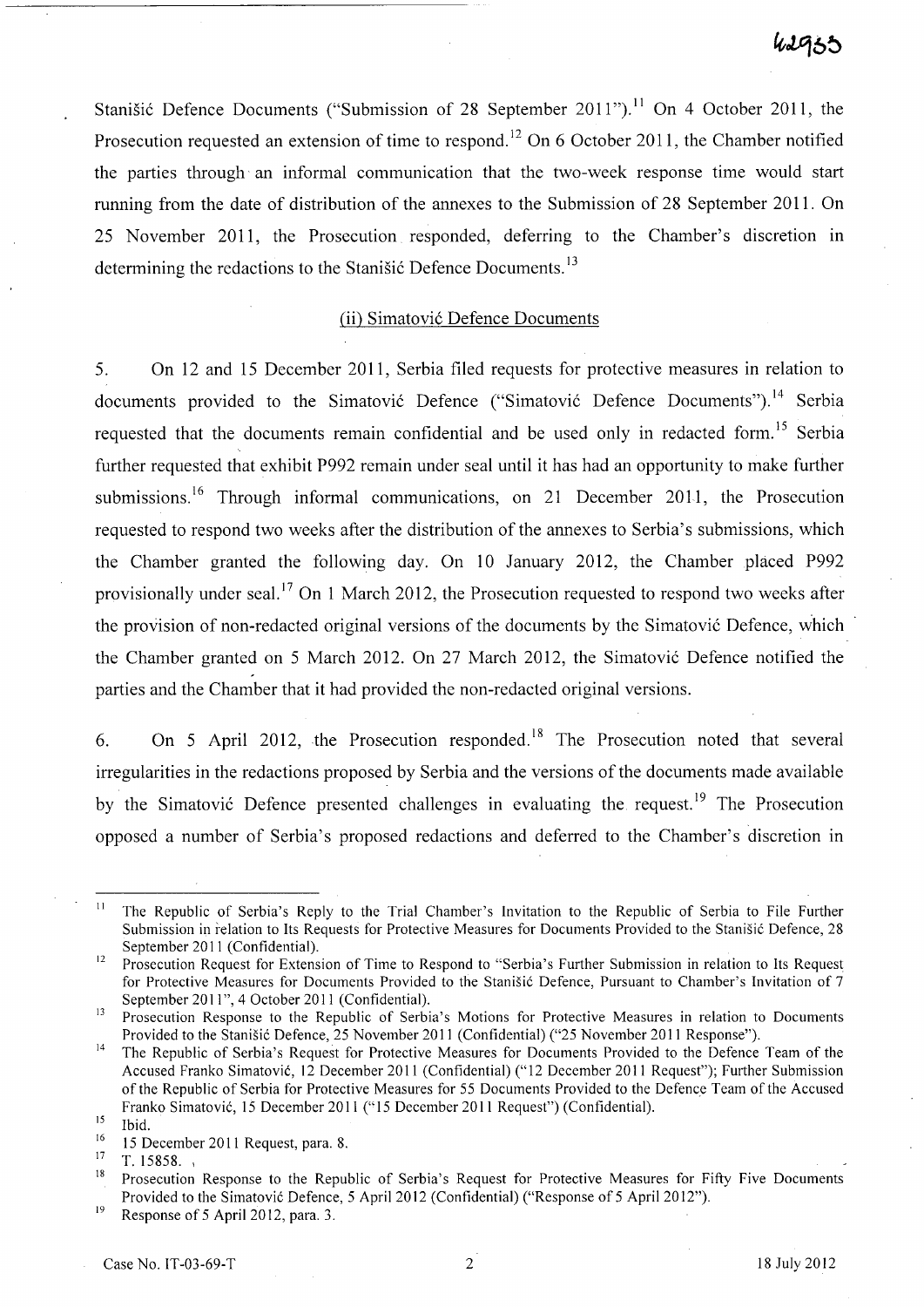relation to the remainder.<sup>20</sup> The Prosecution requested that the Chamber invite Serbia to distinguish in future motions between former and active operatives of its state security agency or its predecessors (together: "BIA").<sup>21</sup> It further requested that the Chamber deny Serbia's request in relation to P992, noting that Serbia had not made any further submissions. $^{22}$ 

# (iii) Requests for provisional protective measures

7. On 27 March, 27 April, and on 6 and 15 June 2012, Serbia requested provisional protective measures in relation to documents provided to the Stanišić Defence, so as to provide it with an opportunity to make further submissions upon notification by the Defence of its intention to use the documents in the proceedings ("27 March 2012 Request", "27 April 2012 Request", "6 June 2012 Request", and "15 June 2012 Request", together: "Requests for Provisional Protective Measures").<sup>23</sup> Serbia requested that, pending a final decision by the Chamber, the documents be provisionally admitted under seal and used only in closed session.<sup>24</sup>

8. On 27 March 2012, the Prosecution responded to the 27 March 2012 Request through an informal communication, deferring to the Chamber's discretion. On 14 May 2012, the Prosecution sought an extension of time to respond to the 27 April 2012 Request ("Prosecution Request of 14 May 2012"), and filed its response, deferring to the Chamber's discretion.<sup>25</sup> On 15 June 2012, the Prosecution responded to the 6 June 2012 Request and the 15 June 2012 Request, deferring to the Chamber's discretion.<sup>26</sup>

<sup>&</sup>lt;sup>20</sup> Response of 5 April 2012, paras 5-8, 10.<br><sup>21</sup> Personse of 5 April 2012, paras 5, 10.

<sup>&</sup>lt;sup>21</sup> Response of 5 April 2012, paras 5, 10.<br>Response of 5 April 2012, paras 9-10.

<sup>&</sup>lt;sup>22</sup> Response of 5 April 2012, paras  $9-10$ .<br><sup>23</sup> The Benublic of Sophia's Boquest for

The Republic of Serbia's Request for Protective Measures for Thirteen Documents Provided to the Defence Team of the Accused Jovica Stanisic Following the Request of the Defence from 20 February 2012, 27 March 2012 (Confidential); The Republic of Serbia's Request for Protective Measures for Two Documents Provided to the Defence Team of the Accused Jovica Stanisic, 27 April 2012 (Confidential); The Republic of Serbia's Request for Protective Measures for One Document Provided to the Defence Team of the Accused Jovica Stanišić Following the Request of the Defence, 6 June 2012 (Confidential); The Republic of Serbia's Request for Protective Measures for Five Documents Provided to the Defence Team of the Accused Jovica Stanišić Following the Request of the Defence, 15 June 2012 (Confidential).

 $24$  Ibid.

<sup>&</sup>lt;sup>25</sup> Prosecution Response to the Republic of Serbia's Request for Protective Measures for Two Documents Provided to the Defence Team of the Accused Jovica Stanišić, 14 May 2012 (Confidential).

<sup>26</sup> Prosecution Response to the Republic of Serbia's Request for Protective Measures for One Document Provided to the Defence Team of the Accused Jovica Stanišić, 15 June 2012 (Confidential); Prosecution Response to the Republic of Serbia's Request for Protective Measures for Five Documents Provided to the Defence Team of the Accused Jovica Stanišić, 15 June 2012 (Confidential).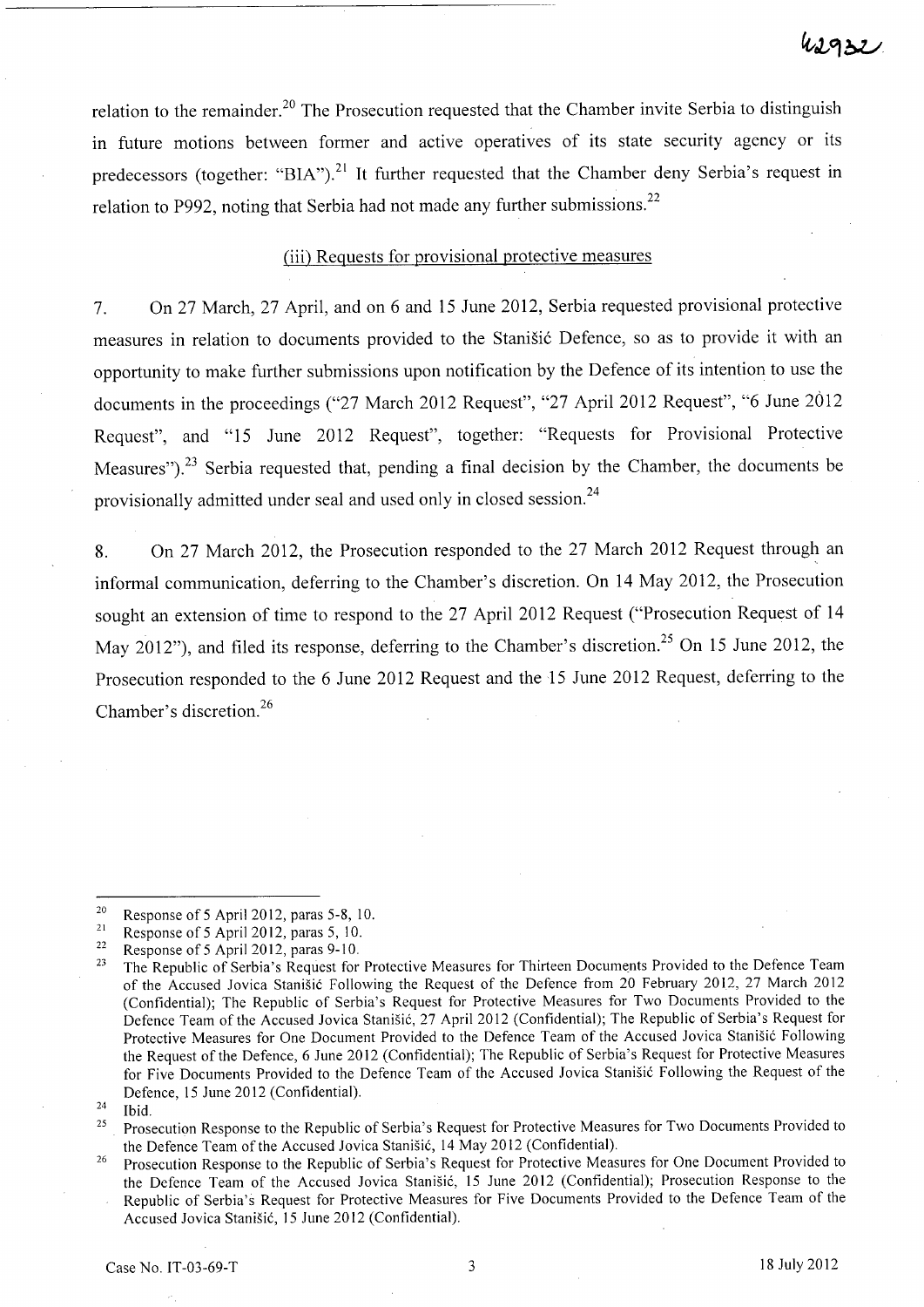# **11. SUBMISSIONS OF** THE **PARTIES**

### $(i)$  Means and methods of the  $BIA$

9. Serbia submits that public disclosure of information contained in the Stanisic Defence Documents and Simatovi6 Defence Documents would reveal the means, methods, capabilities, and capacities of the BIA to potential perpetrators of terrorist acts, thereby endangering Serbia's national security interests.27 Serbia further submits that such information is classified under national legislation.<sup>28</sup> Serbia submits that the Stanišić Defence Documents contain a high level of processing and provide a chronological overview of measures planned and undertaken by the BIA.<sup>29</sup> Serbia argues that public disclosure of the authors and recipients of certain documents would reveal the BIA's organizational structure and internal chain of reporting.<sup>30</sup> Serbia argues that public disclosure of information revealing that persons were registered in BIA files would inform these persons that they may be subject to monitoring by the BIA, making them more cautious.<sup>31</sup> This would reduce the effectiveness of the BIA's work, thereby jeopardizing Serbia's national security interests.<sup>32</sup> Serbia finally points out that a number of documents contain permanent redactions.<sup>33</sup>

10. The Prosecution does not oppose the redaction of information revealing that an individual was subject to operative processing, or of the file or report number from the Stanišić Defence Documents.<sup>34</sup> The Prosecution defers to the Chamber's discretion regarding the remaining redactions to the Stanišić Defence Documents.<sup>35</sup>

11. In relation to the Simatović Defence Documents, the Prosecution opposes redactions regarding the BIA's organizational structure 'and internal chain of reporting, arguing that Serbia's request is unsubstantiated, as it has failed to explain how public disclosure of information regarding which departments within the BIA processed or filed the documents would prejudice national security concerns.<sup>36</sup> The Prosecution further submits that it is not clear how Serbia's national

 $32$  Ibid.

 $278$  8 April 2011 Request, paras 9-10; Annex A, pp. 29212, 29192, 29182; Submission of 28 September 2011, Annex C, pp. 34, 55, 73, 93, 149, 179,253,281,309,325; 15 December 2011 Request, Annex A, pp. 169, 177.

<sup>28 8</sup> April 2011 Request, para. 7; Annex A, pp. 29212, 29192, 29182; Submission of 28 September 2011, Annex C, pp. 34, 55, 73, 93, 149, 179, 253, 281, 309, 325; 15 December 2011 Request, Annex A, pp. 169, 177...

 $^{29}$  8 April 2011 Request, paras 7-8.

<sup>30 8</sup> April 2011 Request, Annex A, pp. 29212, 29192, 29182, Annex B, pp. 29170, 29167, 29163,29160; Submission of28 September 2011, Annex C, pp. 12, 18,24,34,55,73,93,110,123, 149,157, 179,205,213,235,241,253, 259, 265, 273, 281, 289, 299, 309, 325; 15 December 2011 Request, Annex A, pp. 1, 9, 15, 17, 19, 24, 27, 33, 35, 37,39,47,53,59,63,65,68,76,81,91,99,102,105,121, 153, 155, 161, 164, 168, 173,177,189,191,193,195.

<sup>&</sup>lt;sup>31</sup> 15 December 2011 Request, Annex A, pp. 1, 9, 15, 17, 19, 24, 27, 33, 35, 37, 39, 47, 57, 59, 65, 68, 81, 89, 91, 157,159,168,173,177.

<sup>&</sup>lt;sup>33</sup> Submission of 28 September 2011, Annex C, pp. 18, 24, 110, 123.

 $3^3$  25 November 2011 Response, para. 3.<br> $3^5$  25 November 2011 Because para. 2.

 $\frac{35}{36}$  25 November 2011 Response, para. 2.<br> $\frac{36}{36}$  Besponse of 5 April 2012 para. 6

Response of 5 April 2012, para. 6.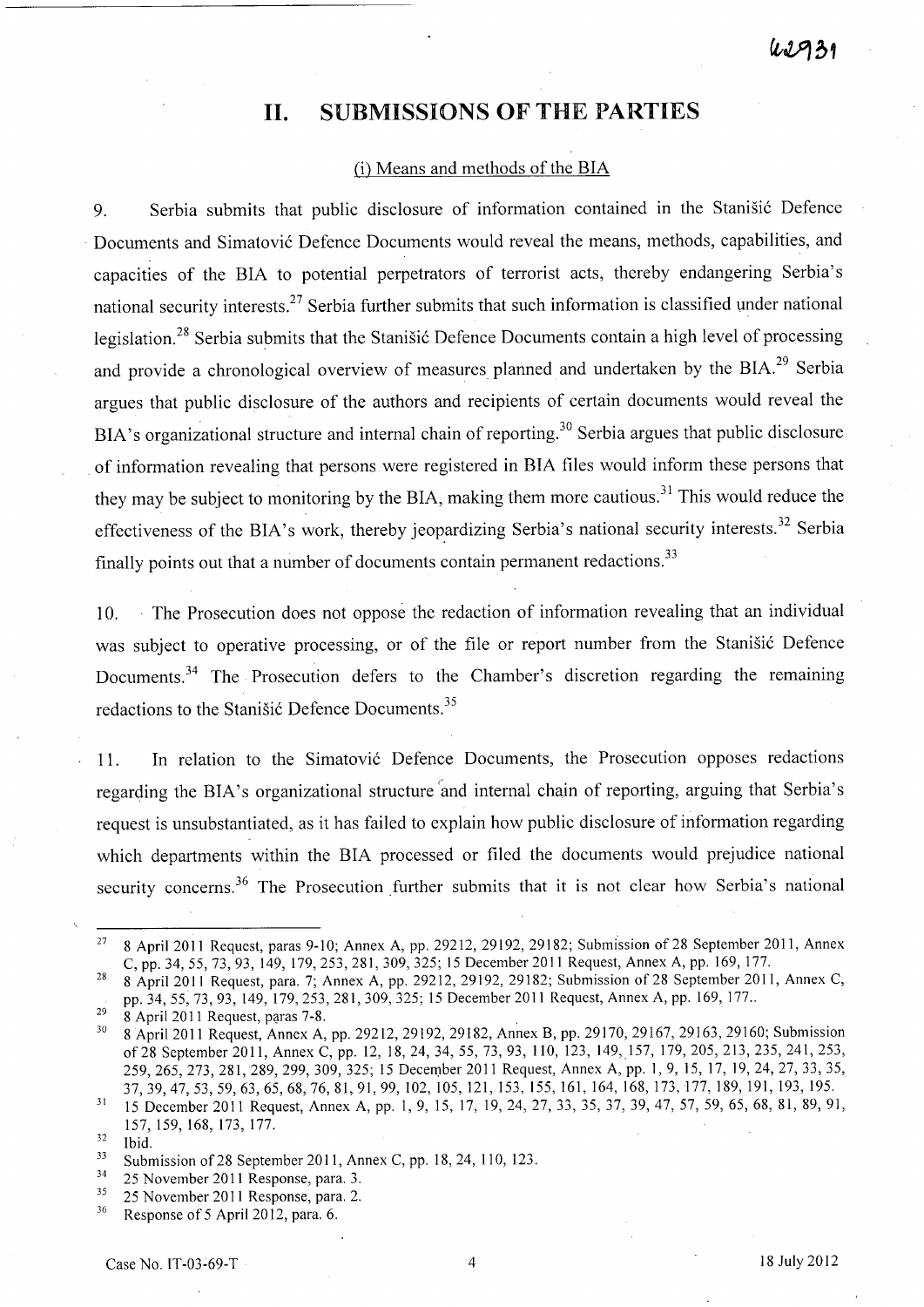security concerns would presently be affected by revealing that individuals were subject to operative processing which took place over 20 years ago, but defers to the Chamber's discretion regarding the related redactions.<sup>37</sup>

### (ii) BIA operatives

12. Serbia submits that public disclosure of the identities of all BIA agents could endanger them, their relatives, or their property, also in light of the small circles they live and work in.<sup>38</sup> Serbia submits that public disclosure of the identities of active BIA operatives specifically would endanger them as well as significantly complicate their engagement in future security activities.<sup>39</sup>

13. The Prosecution defers to the Chamber's discretion regarding these redactions to the Stanišić Defence Documents.<sup>40</sup> The Prosecution opposes the redaction of the identities of former BIA operatives from the Simatović Defence Documents.<sup>41</sup>

### (iii) Sources, victims, and other persons

14. Serbia submits that public disclosure of information identifying BIA sources could endanger these sources, as well as their property and relatives, and discourage persons who might otherwise be willing to provide information of interest to the  $BIA<sup>42</sup>$  Serbia further submits that public disclosure of information identifying a victim negatively impacts that person's privacy.<sup>43</sup> Serbia finally submits that public disclosure of the names and addresses of other persons who "did nothing to deserve being mentioned at a public trial" would seriously violate their right to privacy.<sup>44</sup>

15. The Prosecution defers to the Chamber's discretion regarding the redaction of information identifying sources and victims from the Stanišić Defence Documents.<sup>45</sup> The Prosecution does not oppose the redaction of BIA sources from the Simatović Defence Documents.<sup>46</sup> The Prosecution

 $\frac{43}{44}$  Submission of 28 September 2011, Annex C, pp. 65, 225.

 $37$  Response of 5 April 2012, para. 7.<br> $38$  Submission of 28 Sontomber 2011

Submission of 28 September 2011, Annex C, pp. 12, 18, 34, 44, 55, 73, 93, 110, 123, 131, 149, 157, 179, 205, 213, 225,235,241,253,259,265,273,281,289,299,309,325; 8 April 2011 Request, Annex B, pp. 29170, 29167, 29163,29160; 15 December 2011 Request, Annex A, pp. 1,9,15,17,19,24,27,37,39,47,53,59,63,65,68,76, 79,81,89,91,99, 102, 105, 108, 114, 116, 121, 124, 127, 129, 133, 136, 141, 144, 147, 150, 153, 155, 157, 159, 161,164,166,168,173,177.

<sup>39 8</sup> April 2011 Request, Annex B, pp. 29170, 29167, 29163, 29160; 15 December 2011 Request, Annex A, pp. 1,9, 15,17,19,24,27,37,39,47,53,59,63,65,68, 76, 79,81,89,91,99,102,105,108,114,116,121,124,127,129, 133,136,141,144,147,150,153,155,157,159,161,164, 166, 168, 173, 177.

 $^{40}$  25 November 2011 Response, para. 2.<br> $^{41}$  Bername of 5 April 2012 nove 5

<sup>&</sup>lt;sup>41</sup> Response of 5 April 2012, para. 5.<br><sup>42</sup> 2. April 2011 Besure to Append 4.

<sup>42 8</sup> April 2011 Request, Annex A, pp. 29212, 29192, 29182; Submission of 28 September 2011, Annex C, pp. 179, 225,235,281,309,325; 15 December 2011 Request, Annex A, pp. 1,9,19,39,47,59,76,168.

<sup>&</sup>lt;sup>44</sup> 15 December 2011 Request, Annex A, pp. 189, 191, 195.

 $^{45}$  25 November 2011 Response, para. 2.<br> $^{46}$  Response of 5 April 2012, para. 5.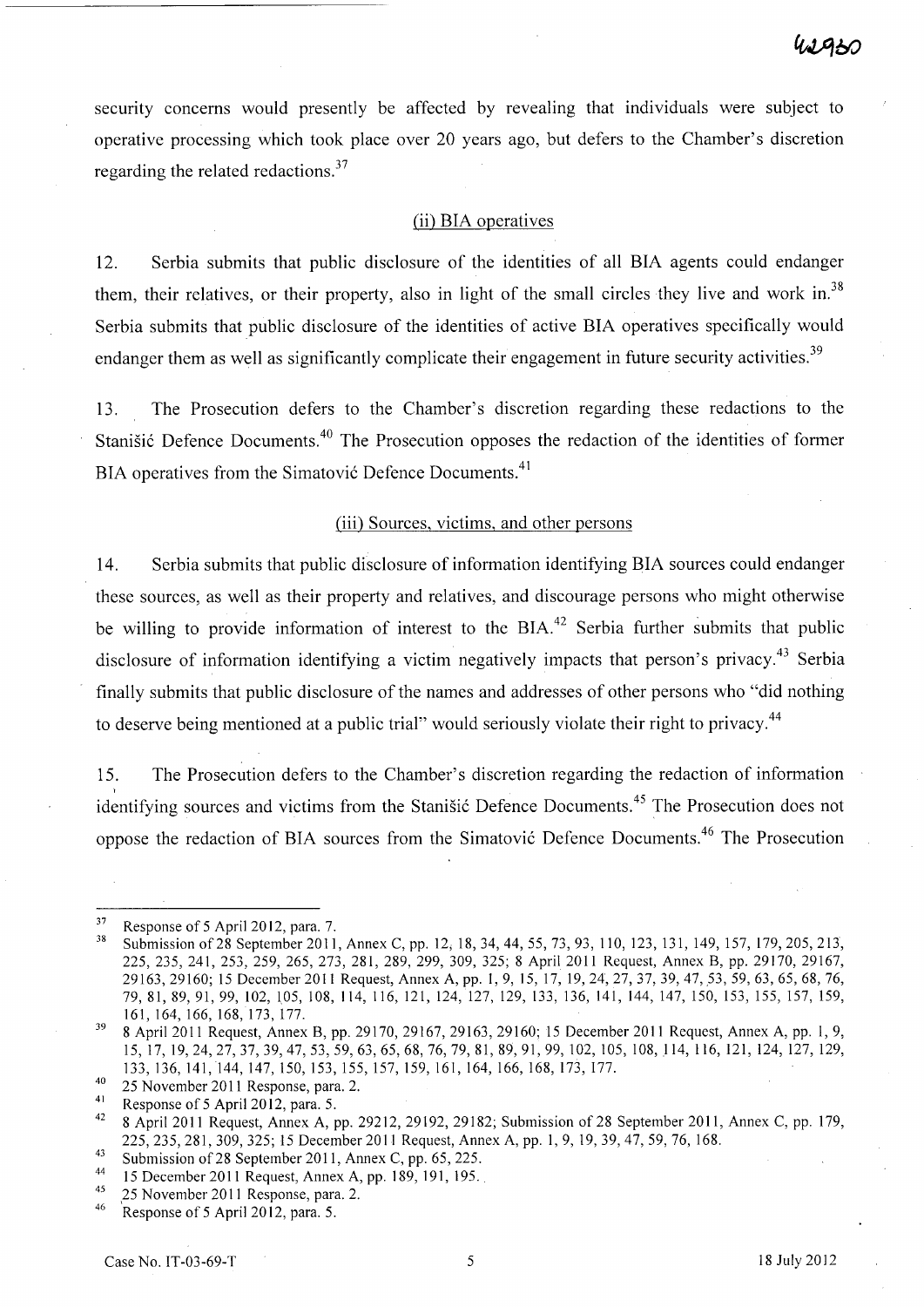argues that the redaction of names and addresses of other persons does not relate to a national security concern and is not covered by Rule 75 of the Rules of Procedure and Evidence ("Rules").<sup>47</sup>

# **Ill. APPLICABLE LAW**

16. The Chamber recalls and refers to the applicable law governing protective measures under Rule 54 *bis* of the Rules as set out in previous decisions.<sup>48</sup>

17. Rule 75 (A) of the Rules provides that a Chamber may order appropriate measures for the privacy and protection of victims and witnesses, provided that the measures are consistent with the rights of the Accused.

18. Rule 79 of the Rules provides that a Trial Chamber may order that the press and the public be excluded from all or part of the proceedings for reasons of: (i) public order or morality; (ii) safety, security, or non-disclosure of the identity of a victim or witness as provided in Rule 75; or (iii) the protection of the interests of justice.

19. Rule 54 of the Rules provides that a Trial Chamber may issue such orders as may be necessary for the purposes of an investigation or for the preparation or conduct of the trial.

# **IV. DISCUSSION**

## (i) Requests for Provisional Protective Measures and Permanent Redactions

20. Serbia has requested provisional protective measures for a number of documents pending notification of their use during the proceedings. As per the ongoing practice in the present case, the Chamber expects the parties to request provisional private session when using any documents in court which are subject to a pending or prospective request for protective measures and to request, when tendering such documents, that they are provisionally placed under seal.

21. A number of documents contain permanent redactions which cannot be undone as nonredacted original versions are not available. The Chamber will not further consider such permanent redactions in the present decision. The nature and extent of any permanent redactions in a given document may be relevant factors in determining admissibility.

<sup>&</sup>lt;sup>47</sup> Response of 5 April 2012, para. 8.

<sup>48</sup> Decision on the Republic of Serbia's Requests for Protective Measures in relation to Documents Provided to the Prosecution, 7 October 2011 (Confidential) ("7 October 2011 Decision"), paras 17-23, 35; Second Decision on the Republic of Serbia's Motion for Protective Measures, 3 November 2009 (Confidential) ("3 November 2009 Decision"), paras 4-7.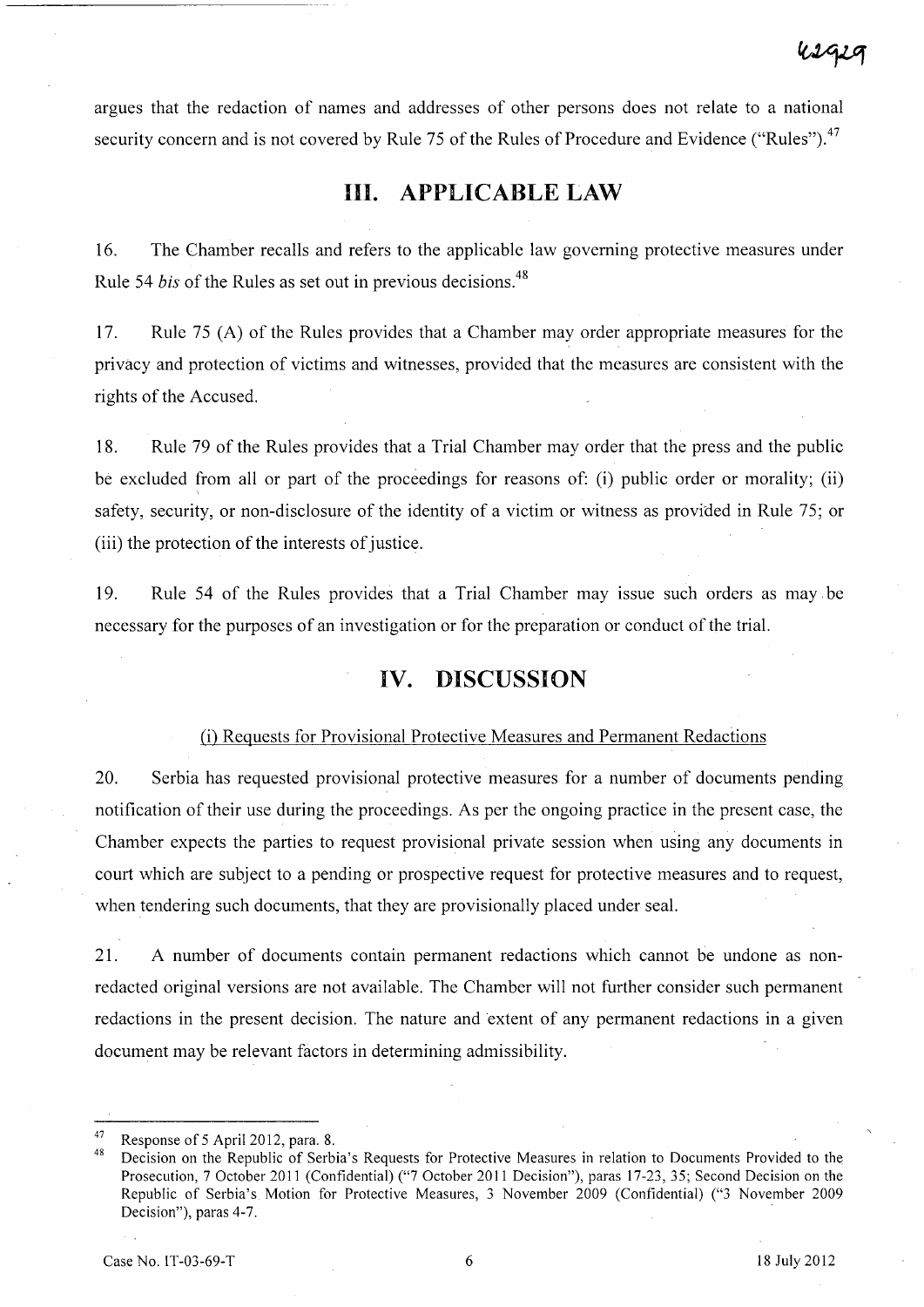#### (ii) BIA operatives and BIA sources

22. The Chamber recalls that information identifying active BIA operatives should remain confidential in order to protect Serbia's national security interests.<sup>49</sup> Accordingly, the Chamber finds that such information should be redacted under Rule 54 *bis* of the Rules.

23. The Chamber further recalls that information identifying persons who have provided information to the BIA should remain confidential in order to protect Serbia's national security interests.<sup>50</sup> Accordingly, the Chamber finds that such information should be redacted under Rule 54 *bis* of the Rules.

24. The Chamber finally recalls its discussion in previous decisions regarding the public disclosure of former BIA operatives' identities in relation to Serbia's national security interests.<sup>51</sup> For the reasons detailed in its previous decisions, the Chamber is unable to conclude on the basis of Serbia's submissions that this information, as contained in the relevant materials, should remain confidential in order to protect Serbia's national security interests.

#### (iii) Means and Methods

25. Serbia's arguments in respect of the BIA's means, methods, capabilities, capacities, organizational structure, and internal chain of reporting are of a vague and general nature. Serbia points only to the danger of revealing this information to potential terrorists. However, Serbia has failed to explain how public disclosure of the specific information contained in the documents might jeopardize ongoing intelligence gathering efforts or otherwise impair the BIA's functioning. Moreover, the information contained in the vast majority of the documents relates to the BIA's means and methods as they were around 20 years ago. In the absence of sufficiently detailed submissions, the Chamber finds that Serbia has failed to establish how public disclosure of means and methods generally would affect its national security interests. The Chamber is unable to conclude on the basis of Serbia's submissions that this information, as contained in the relevant materials, should remain confidential.

26. Serbia specifically points out that information revealing that persons were registered in the BIA's files may make those persons more cautious, thereby obstructing the BIA's activities. This argument cannot apply to all persons who were processed in the past, around 20 years ago. However, some of these persons may presently be subject to monitoring by the BIA. Publicly

 $^{49}$  3 November 2009 Decision, para. 9.

 $^{50}$  7 October 2011 Decision, para. 27.

<sup>51</sup>Decision on Serbia's Requests for Protective Measures in relation to Eight Witnesses, 14 June 2012 (Confidential), para. 26; 7 October 2011 Decision, para. 29.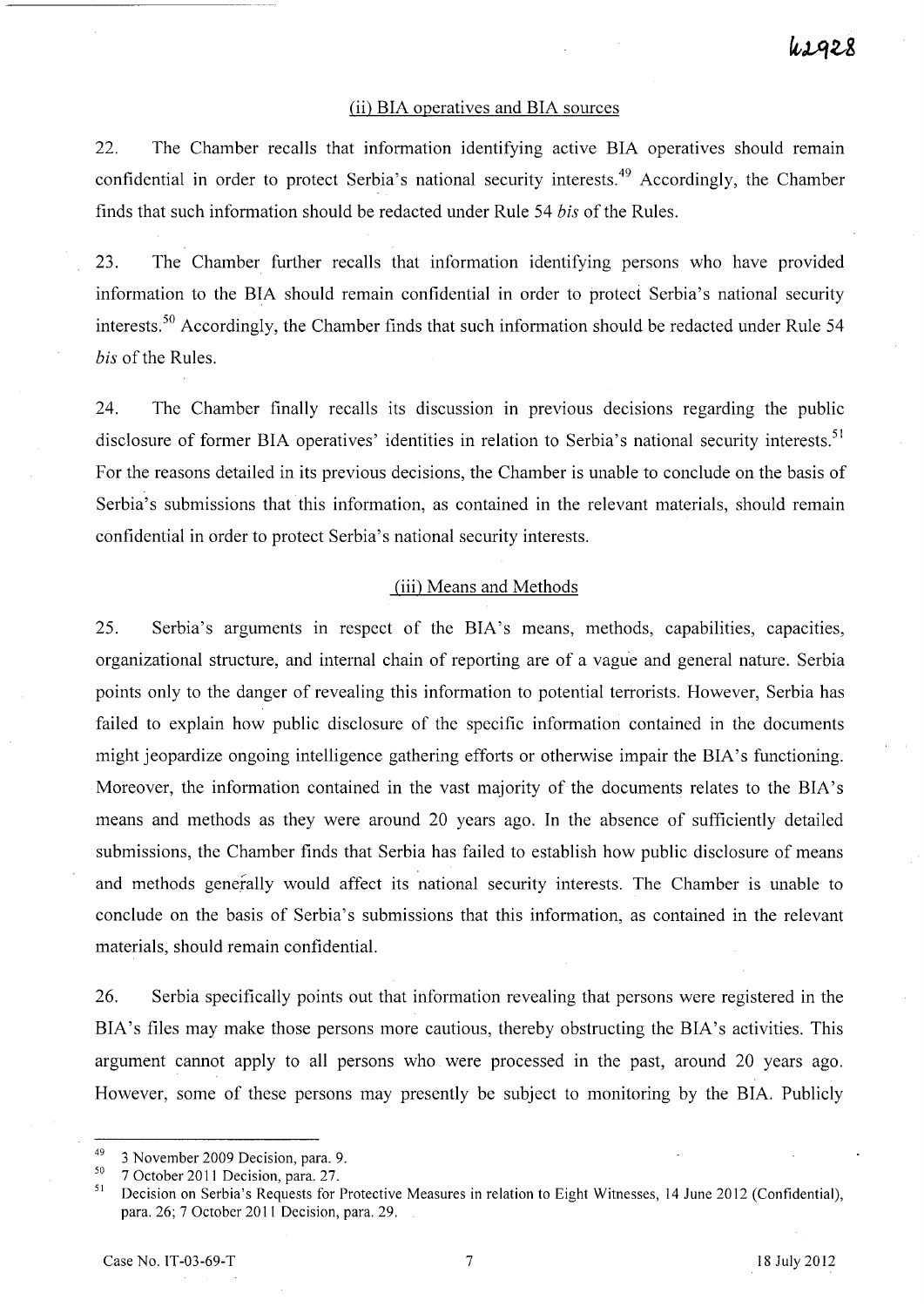revealing that such persons were previously registered in the BIA's files may alert those persons to the BIA's present monitoring. This could jeopardize ongoing BIA intelligence gathering efforts and thereby affect Serbia's national security interests. Consequently, the Chamber finds that the fact that a person who is presently subject to monitoring by the BIA was previously registered in the BIA's files should be redacted under Rule 54 *his* of the Rules, in order to protect Serbia's national security interests.

### (iv) Victims and other persons

27. Serbia has requested that information identifying a number of murder victims be redacted from the documents. 52 Serbia has further requested that information identifying a rape victim be redacted from the documents.<sup>53</sup> Serbia has not argued how the public disclosure of the identities of victims would affect its national security interests. The Chamber recalls that, as a matter of general practice, the public disclosure of the identity of victims of crimes is a frequent and accepted occurrence in international criminal trials.<sup>54</sup> In certain circumstances, the identities of victims should be kept confidential in order to protect their safety or privacy.<sup>55</sup> On the basis of the submissions before it, the Chamber is not convinced that the redaction of information identifying the victims of murders is appropriate. With regard to the rape victim, the Chamber considers that Serbia has requested a redaction and none of the parties have raised objections to it. Under these circumstances and given the alleged crime involved, the Chamber grants protective measures for this rape victim pursuant to Rule-75 of the Rules.

28. Finally, Serbia has requested that the names and addresses of persons who are otherwise umelated to the trial proceedings should be withheld from the public to protect their privacy. Serbia has not argued how the public disclosure of the identities of other persons would affect its national security interests. Such persons are neither victims nor witnesses under Rule 75 of the Rules, nor is it immediately apparent from the submissions before the Chamber that this information should be confidential for reasons of public order or morality or the protection of the interests of justice as in Rule 79 of the Rules. On the basis of the submissions before it, the Chamber is unable to conclude that the redaction of information identifying such persons is appropriate.

# **V. DISPOSITION**

29. For the above reasons, pursuant to Rules 54, 54 *his,* 75 and 79 ofthe Rules, the Chamber

53 Submission of 28 September 2011, Annex C, pp. 218,223, 225,

<sup>&</sup>lt;sup>52</sup> Submission of 28 September 2011, Annex C, pp. 58-59, 62-63, 65. The Chamber notes that these names have also been redacted from the document Serbia has provided as being the non-redacted original.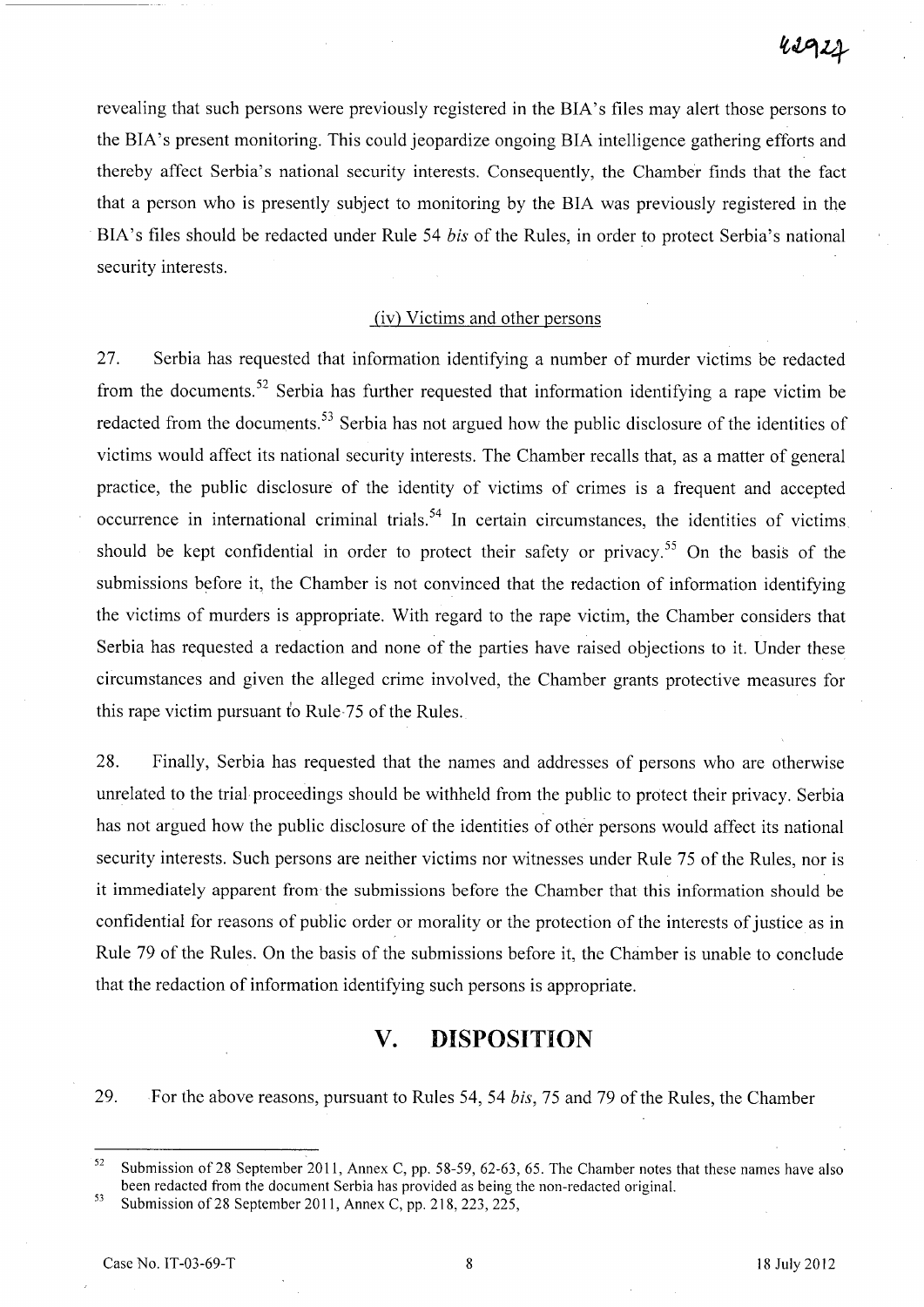a) in relation to Serbia's Requests for Provisional Protective Measures:

GRANTS the Prosecution Request of 14 May 2012 for an extension of time to respond;

DECIDES that P992 is to remain provisionally under seal pending further submissions by Serbia and a final decision by the Chamber;

INVITES Serbia to file reasoned requests for protective measures in relation to P992 within two weeks of the date of filing of this decision;

GRANTS Serbia's Requests for Provisional Protective Measures;

REMINDS the parties to request provisional private session when using any documents in court which are subject to a pending or prospective request for protective measures and to request, when tendering such documents, that they are provisionally placed under seal and INSTRUCTS the parties to apply this approach to the documents subject to Serbia's Requests for Provisional Protective Measures;

INSTRUCTS the parties to notify Serbia of which of the documents subject to the Requests for Provisional Protective Measures they have used in court or tendered into evidence within two weeks of the date of filing of this decision (insofar as they have not already done so);

INVITES Serbia to file reasoned requests for protective measures within three weeks of having received such notification from the parties;

INVITES Serbia to distinguish in future requests for protective measures between active and former BIA operatives and between persons who are presently subject to monitoring by the BI.A and persons who were merely mentioned in BIA documents;

INSTRUCTS the parties to file any responses to Serbia's above requests within two weeks of the date of the filing of the entirety of Serbia's submissions (including annexes); and

b) in relation to Serbia's requests for protective measures:

GRANTS Serbia's requests for protective measures in relation to the Stanišić Defence Documents and the Simatović Defence Documents (together: "Documents") in part;

 $\frac{54}{55}$  7 October 2011 Decision, para. 32.

Ibid.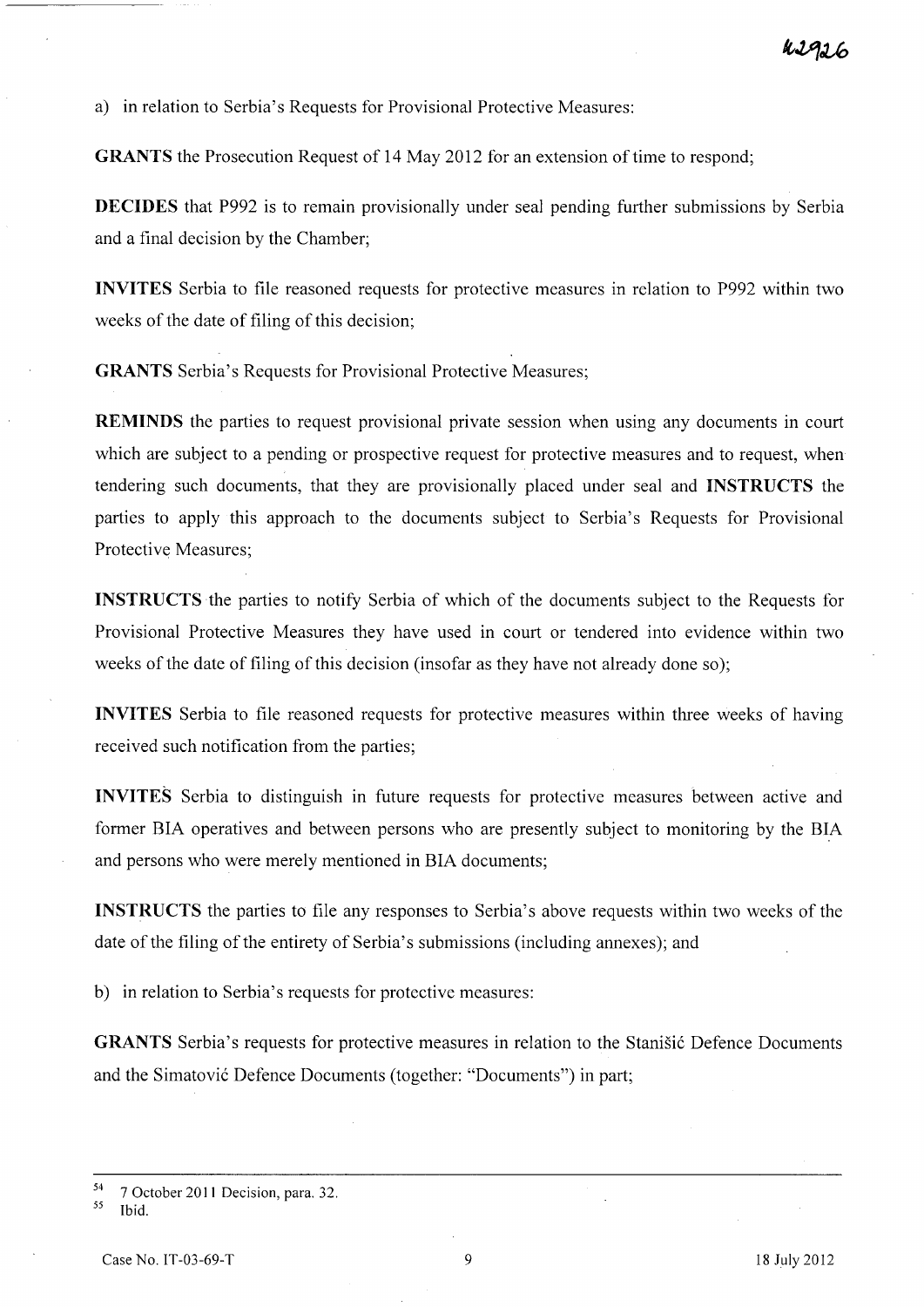**INSTRUCTS** the parties to redact from the Documents which contain such information: the names of and additional information, if any, identifying

a. active BIA operatives and BIA sources;

- b. persons who are presently subject to monitoring by the BIA;
- c. the rape victim mentioned from the Document on pages 214-225 of Serbia's Submission of 28 September 2011;

**,INVITES** the parties to communicate with Serbia where necessary to effectively redact any of the information specified above from the Documents, including those for which the Prosecution noted , irregularities in the versions provided by Serbia;

**INSTRUCTS** Serbia to provide the parties with a list confirming the names of active BIA operatives mentioned in the Documents and a list of persons who are presently subject to monitoring by the BIA mentioned in the Documents (together: "Lists") within three weeks of the date of this decision;

**INSTRUCTS** the parties to treat these Lists as confidential;

**INSTRUCTS** each of the parties to submit in a confidential filing, within two weeks of the receipt of the Lists from Serbia, an overview containing the names of active BIA operatives, of BIA sources, and of persons presently being monitored by the BIA mentioned in the Documents which they have used in court or tendered into evidence and which are subject to redaction pursuant to this decision;

**INSTRUCTS** the parties to review the Documents which have been admitted or marked for identification under seal in this case and to notify the Chamber, within six weeks of the date of this decision, if the confidentiality of any of these documents can now be lifted;

**INSTRUCTS** the parties to review the transcript in order to identify portions held in private or closed session as a result of the in-court use of the Documents and to file, within six weeks of the date of this decision, requests for status changes of portions of the transcript, if the confidentiality of any such portions can now be lifted;

**REMINDS** the parties generally of their continuous obligation to review the trial record and request status changes where appropriate;